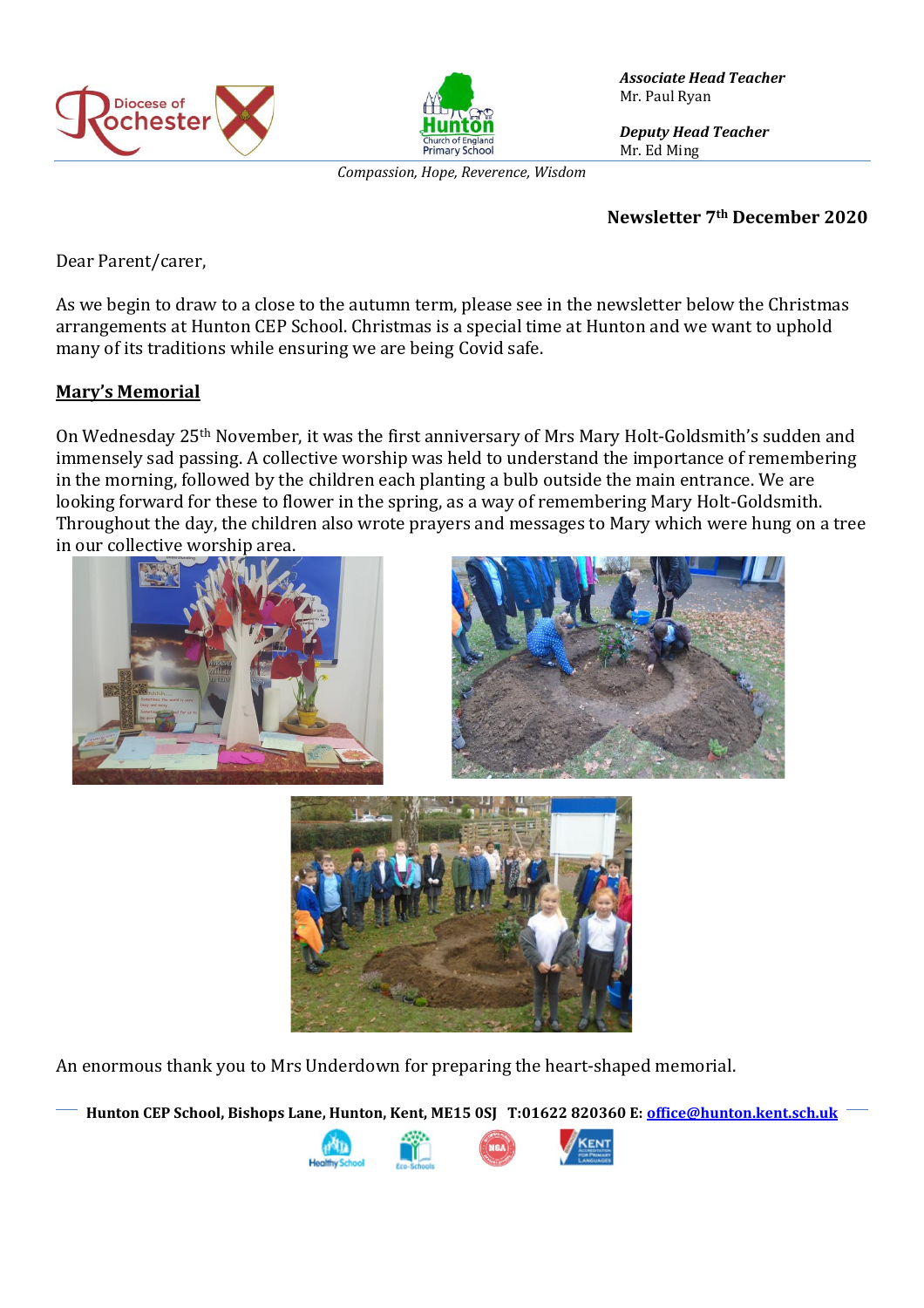



*Associate Head Teacher* Mr. Paul Ryan

*Deputy Head Teacher* Mr. Ed Ming

*Compassion, Hope, Reverence, Wisdom*

#### **Celebration Assembly**

On Friday 27th November, we held another celebration assembly via 'Zoom'. Every other week, each class will nominate a pupil as 'star of the week' for an outstanding achievement or learning that has taken place.

The last awards were as follows: Devas: **Freddie** Bannerman: **Amelia** Porteous: **Percy** Borton: **Ella**

In addition, Mr Ryan also introduced the advent wreath and the meaning of advent to the children.

## **Microsoft Teams**

Each child has their own login for this and we are using this platform and opportunity for parents to watch the Devas Nativity and the Bannerman Christmas production too. More information below and to follow.

## **Christmas at Hunton**

| By the end of term:      | Filming of Devas Nativity and Bannerman Xmas Production                                                                                          |
|--------------------------|--------------------------------------------------------------------------------------------------------------------------------------------------|
|                          | We are hopeful to make available to Devas and Bannerman parents via<br><b>Microsoft Teams</b>                                                    |
|                          | Please note that if the school has not received the permission slip allowing<br>your child to be filmed, they will not be included in the video. |
|                          |                                                                                                                                                  |
| Tuesday 15th December:   | Rev. Peter to hold a Christingle Service via Zoom for Porteous and                                                                               |
|                          | Borton pupils.                                                                                                                                   |
| Wednesday 16th December: | Christmas Dinner and Christmas Jumper Day                                                                                                        |
|                          | No donation required; non-uniform for rest of clothing.                                                                                          |
|                          | Borton will not be doing PE on this day.                                                                                                         |
| Thursday 17th December:  | Zoom visit from Father Christmas!                                                                                                                |
|                          | Class Christmas parties                                                                                                                          |
| Friday 18th December     | <b>Festive celebrations</b>                                                                                                                      |
|                          | Please collect your child between 1:05 and 1:20pm                                                                                                |

**Hunton CEP School, Bishops Lane, Hunton, Kent, ME15 0SJ T:01622 820360 E[: office@hunton.kent.sch.uk](mailto:office@hunton.kent.sch.uk)**